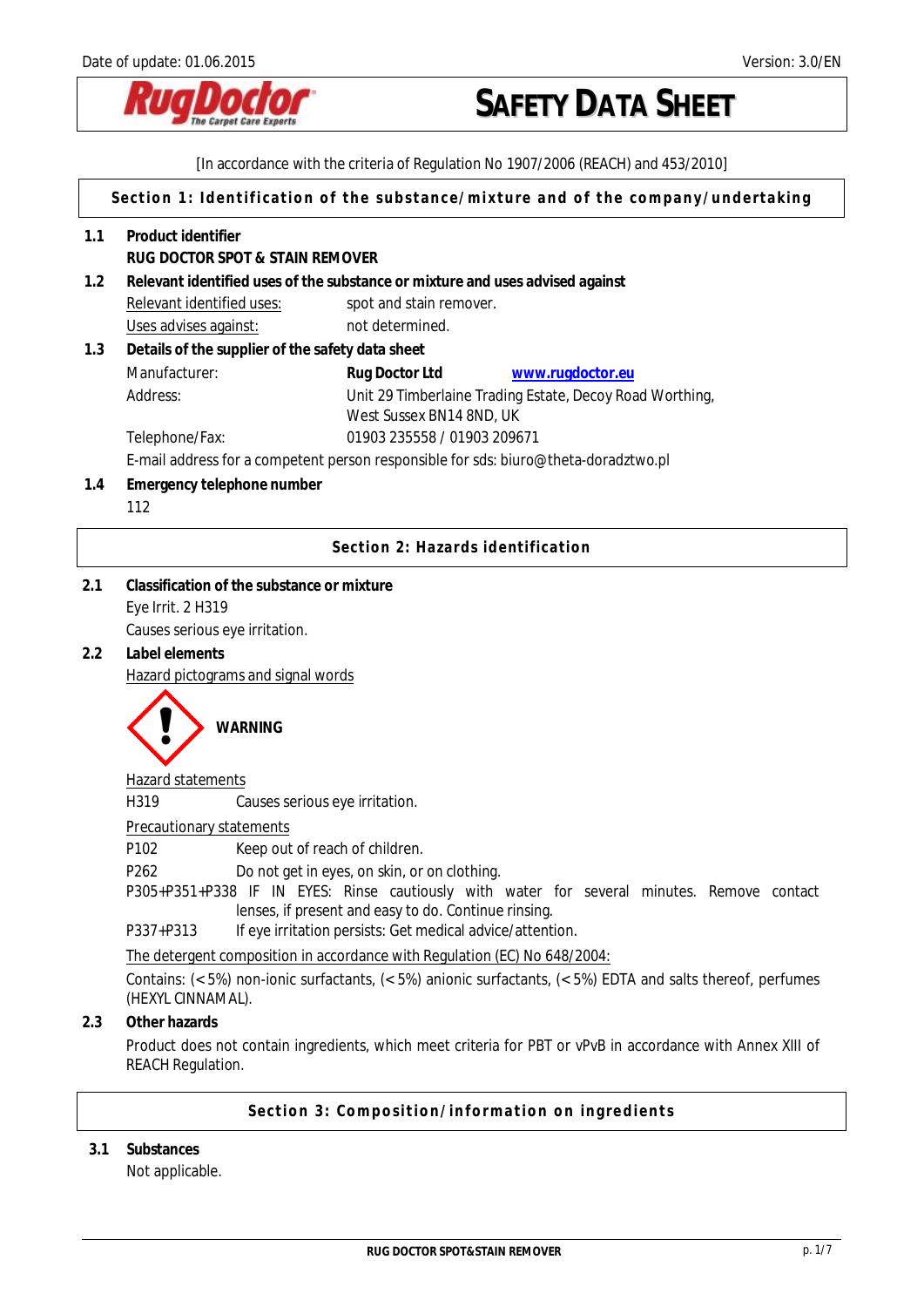

| 3.2 | <b>Mixtures</b>                                                        |                                                                                 |         |  |
|-----|------------------------------------------------------------------------|---------------------------------------------------------------------------------|---------|--|
|     | CAS: 112-34-5<br>EINECS: 203-961-6<br>INDEX: 603-096-00-8<br>REACH: -  | 2-(2-butoxyethoxy) ethanol <sup>1)</sup><br>Eye Irrit. 2 H319                   | $<6\%$  |  |
|     | CAS: 1330-43-4<br>EINECS: 215-540-4<br>INDEX: 005-011-00-4<br>REACH: - | disodium tetraborate, anhydrous<br>Repr. 1B H360FD                              | < 1,5%  |  |
|     | CAS: 64-02-8<br>EINECS: 200-573-9<br>INDEX: 607-428-00-2<br>REACH: -   | tetrasodium ethylene diamine tetraacetate<br>Acute Tox. 4 H302, Eye Dam. 1 H318 | < 1,2%  |  |
|     | CAS: 68439-46-3<br>EINECS: -<br>INDEX: -<br>REACH: -                   | ethoxylated alcohols C9-C11<br>Acute Tox. 4 H302, Eye Dam. 1 H318               | $< 1\%$ |  |
|     | CAS: 68585-47-7<br>EINECS: 271-557-7<br>INDEX: -<br>REACH: -           | C10-16 alkylsulphates, sodium salts<br>Skin Irrit. 2 H315, Eye Dam. 1 H318      | 0,3%    |  |

 $1)$  Substance with Community level exposure limit in the workplace.

Full text of each relevant H phrase is given in section 16 of SDS.

### **Section 4: First aid measures**

**4.1 Description of first aid measures** 

Skin contact: take off contaminated clothes. Wash contaminated skin thoroughly with water. Consult a doctor, if disturbing symptoms occur.

Eye contact: protect non-irritated eye, remove contact lenses. Rinse contaminated eyes with water for 10-15 minutes. Avoid strong stream of water – risk of damage of the cornea. Contact an ophthalmologist, if irritation occurs.

Ingestion: do not induce vomiting. Rinse mouth with water. Never give anything by mouth to an unconscious person. Seek medical advice if disturbing symptoms occur, show label or container.

Inhalation: remove the victim to fresh air. Keep warm and calm. Consult a doctor, if disturbing symptoms occur.

**4.2 Most important symptoms and effects, both acute and delayed**  Eye contact: redness, tearing, pain, serious eye irritation. Skin contact: may cause redness, itching. Ingestion: may cause nausea, vomiting, abdominal pains.

Inhalation: exposure to high concentrations of product vapours may lead to headaches, nausea.

**4.3 Indication of any immediate medical attention and special treatment needed**

Physician makes a decision regarding further medical treatment after thoroughly examination of the injured. Symptomatic treatment.

### **Section 5: Firefighting measures**

## **5.1 Extinguishing media**

Suitable extinguishing media: foam, dry extinguishing media, carbon dioxide, water spray. Unsuitable extinguishing media: water jet – risk of propagation of the flame.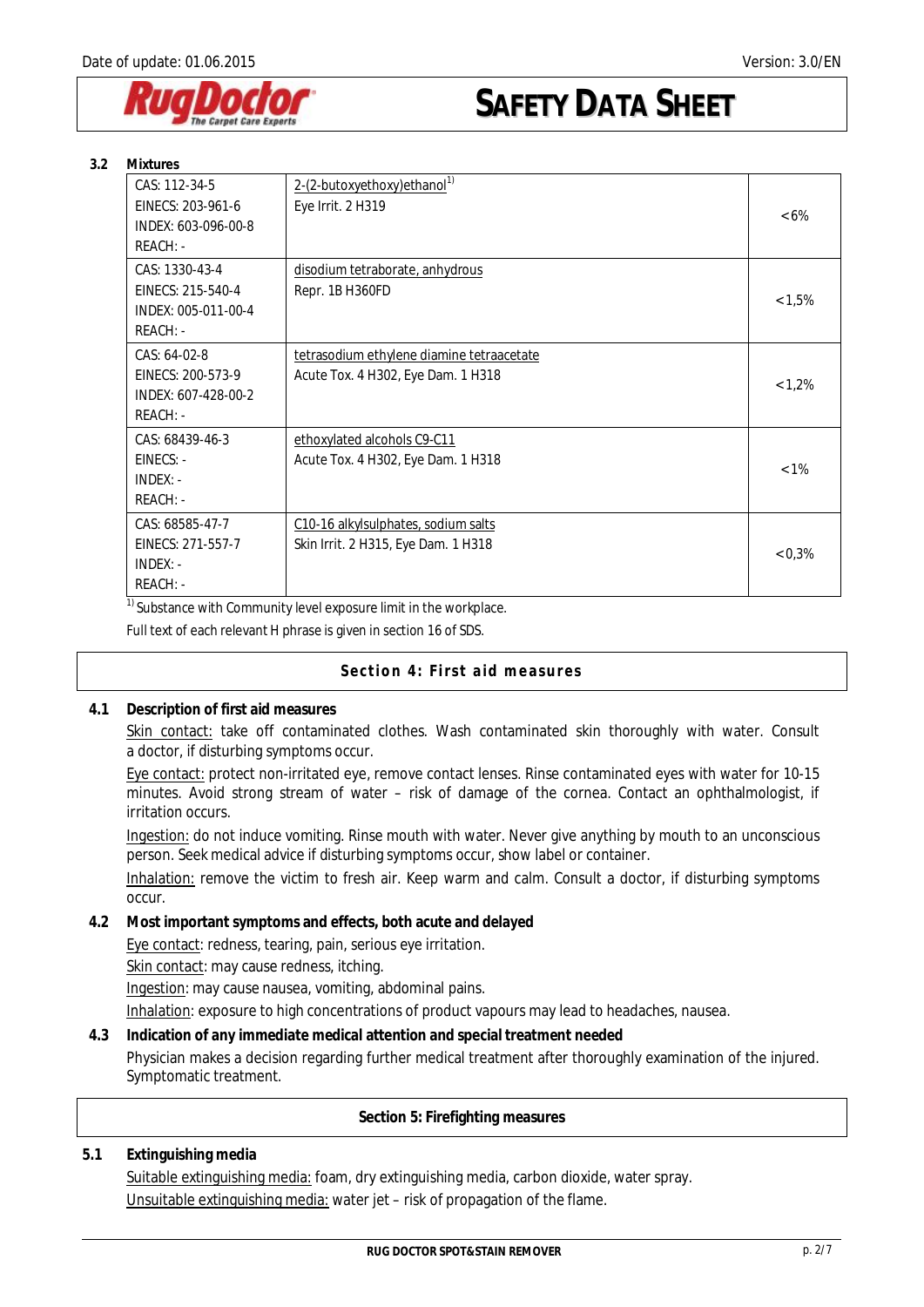

- **5.2 Special hazards arising from the substance or mixture**  During combustion harmful gases consisting of carbon oxides may be produced. Do not inhale combustion products, may cause health risk.
- **5.3 Advice for firefighters**

Personal protection typical in case of fire. Do not stay in the fire zone without self-contained breathing apparatus and protective clothing resistant to chemicals. Containers may burst if heated due to the rise of pressure. In case of fire cool endangered containers with water fog from safe distance. Do not let extinguishing water to reach drainage system. Collect used extinguishing media.

**Section 6: Accidental release measures** 

**6.1 Personal precautions, protective equipment and emergency procedures** 

Limit the access for the outsiders into the breakdown area, until the suitable cleaning operations are completed. In case of large spills, isolate the exposed area. Avoid eyes and skin contamination. Ensure adequate ventilation. Wear personal protective equipment. Do not inhale product vapours. Ensure that effects of the breakdown are removed only by qualified personnel. Immediately wipe leaked product – may produce extremely slippery surfaces.

- **6.2 Environmental precautions**  In case of release of large amounts of the product, it is necessary to take appropriate steps to prevent it from spreading into the environment. Notify relevant emergency services.
- **6.3 Methods and material for containment and cleaning up**

Collect product using liquid binding materials (eg. sand, earth, universal binding substances, silica etc.) and place it in correctly labelled containers. Treat collected material as waste. Flush product residues with water. Clean and ventilate contaminated place.

**6.4 Reference to other sections**

Appropriate conduct with waste product – section 13. Personal protection equipment – section 8.

### **Section 7: Handling and storage**

**7.1 Personal precautions, protective equipment and emergency procedures**  Handle in accordance with good occupational hygiene and safety practices. Avoid eyes and skin contamination. Wash hands carefully before breaks and after work. Do not inhale product vapours. Ensure adequate ventilation of the area in which product is stored and used. Keep unused containers tightly sealed.

**7.2 Conditions for safe storage, including any incompabilities**  Store only in original, tightly sealed containers. Store in dry, cool and well ventilated place. Keep away from food, foodstuffs, animal feed and drinking water. Protect from heat, light and direct sunlight. Do not store with incompatible materials (see subsection 10.5).

**7.3 Specific end use(s)** 

No information about uses other than mentioned in subsection 1.2.

#### **Section 8: Exposure controls/personal protection**

### **8.1 Control parameters**

|                                          | Limit values          |                         |
|------------------------------------------|-----------------------|-------------------------|
| Specification                            | 8 hours               | short term              |
| 2-(2-butoxyethoxy)ethanol [CAS 112-34-5] | $67.5 \text{ mg/m}^3$ | 101,2 mg/m <sup>3</sup> |

Legal Basis: Commission Directive 2006/15/EC, 2000/39/EC, 2009/161/EC

Please check any national occupational exposure limit values in your country.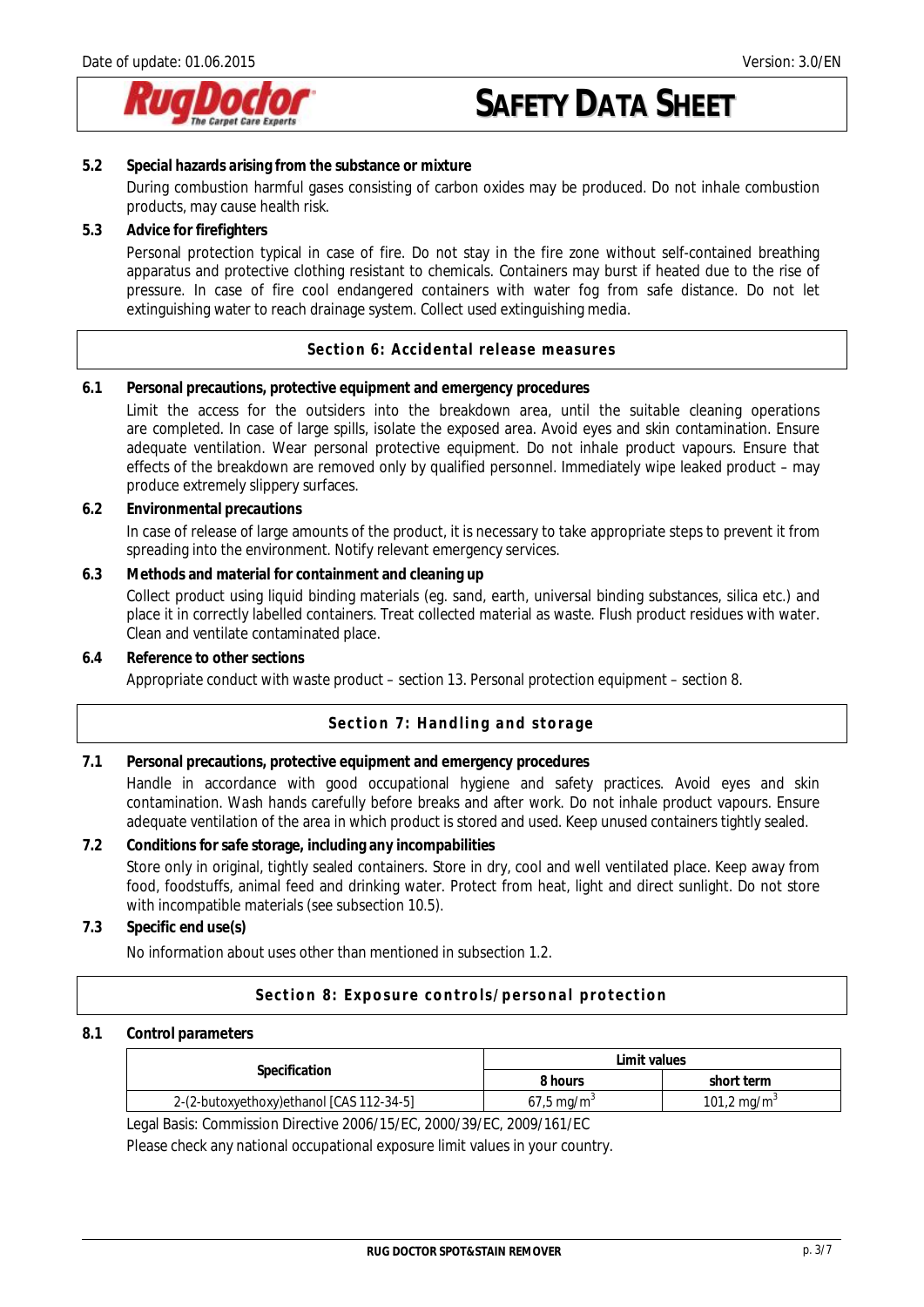

#### **8.2 Exposure controls**

Observe good occupational hygiene and safety practices. Do not eat, drink or smoke when using the product. Avoid eyes and skin contamination. Ensure adequate general and/or local ventilation to ensure the maintenance of concentrations of hazardous components in the air below the exposure limit values.

#### Hand and body protection

Normally not necessary. Use protective gloves resistant to the product in case of prolonged or repeated exposure.

The material that the gloves are made of must be impenetrable and resistant to the product's effects. The selection of material must be performed with consideration of breakthrough time, penetration speed and degradation. Moreover, the selection of proper gloves depends not only on the material, but also on other quality features and changes depending on the manufacturer. The producer should provide detailed information regarding the exact breakthrough time. This information should be followed.

#### Eye protection

Use tightly fitting safety glasses or face protection if risk assessment indicates that it is necessary.

#### Respiratory protection

Under normal conditions of use is not required. In case of insufficient ventilation, wear an approved respirator with a proper filter.

Personal protective equipment must meet requirements of directive 89/686/CE. Employer is obliged to ensure equipment adequate to activities carried out, with quality demands, cleaning and maintenance.

#### Environmental exposure controls

Avoid environment contamination, do not empty into drains. Possible emissions from the ventilation systems and processing equipment should be controlled in order to determinate their compatibility with environmental protection regulations.

#### **Section 9: Physical and chemical properties**

### **9.1 Information on basic physical and chemical properties**

|                                               | liquid                                     |
|-----------------------------------------------|--------------------------------------------|
| colour:                                       | according to specification                 |
| odour:                                        | characteristic                             |
| odour threshold:                              | not determined                             |
| pH:                                           | $8,0-9,9$                                  |
| melting point/freezing point:                 | not determined                             |
| initial boiling point and boiling range:      | not determined                             |
| flash point:                                  | not applicable, product is not combustible |
| evaporation rate:                             | not determined                             |
| flammability (solid, gas):                    | not applicable                             |
| upper/lower flammability or explosive limits: | not determined                             |
| vapour pressure:                              | not determined                             |
| vapour density:                               | not determined                             |
| density:                                      | not determined                             |
| solubility(ies):                              | soluble in water                           |
| partition coefficient: n-octanol/water:       | not determined                             |
| auto-ignition temperature:                    | not determined                             |
| decomposition temperature:                    | not determined                             |
| explosive properties:                         | not display                                |
|                                               | not display                                |
| viscosity:                                    | not determined                             |
| Other information                             |                                            |
| No additional data.                           |                                            |
|                                               | physical state:<br>oxidising properties:   |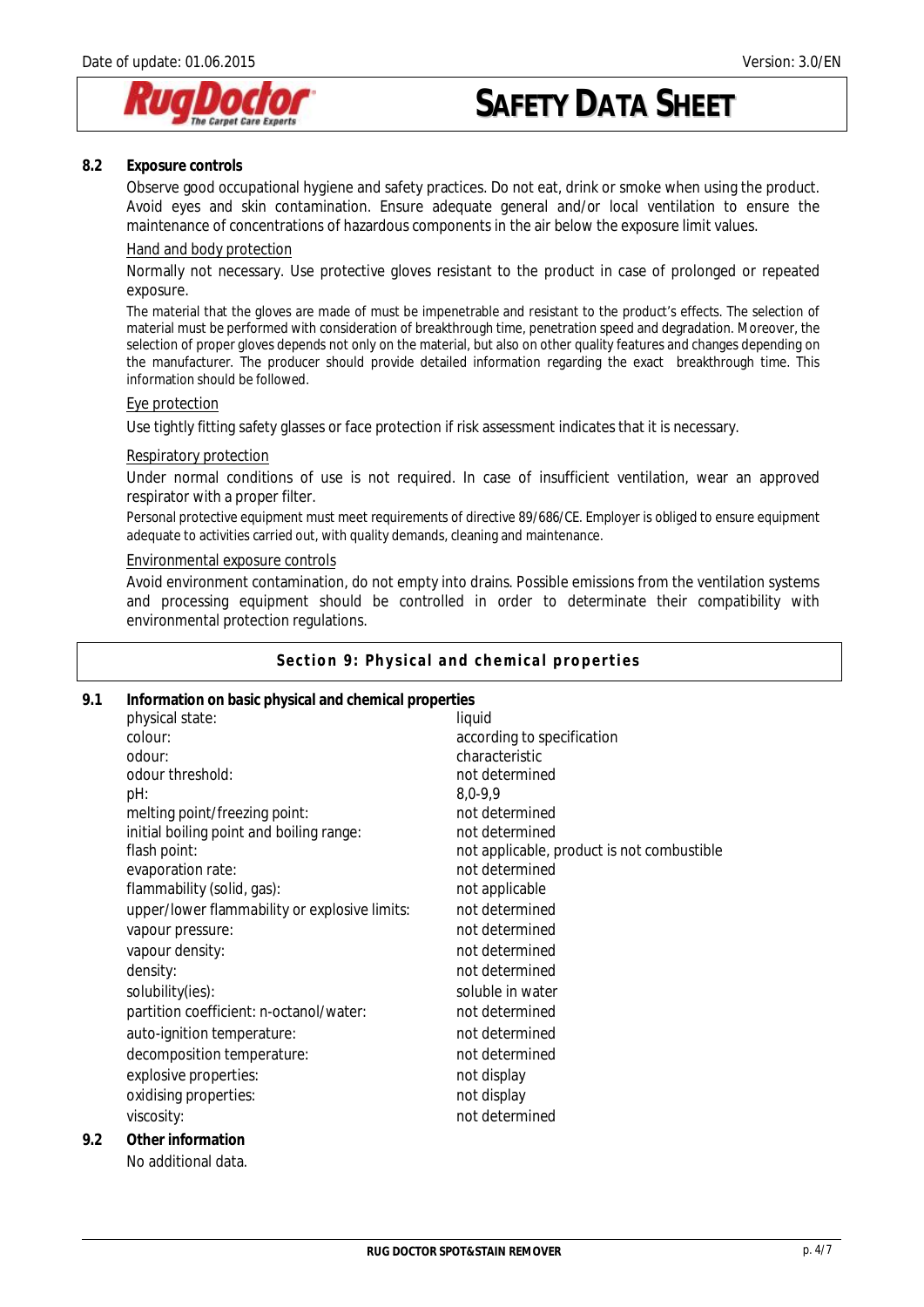

## **Section 10: Stability and reactivity**

| 10.1 | Reactivity                                                                                         |  |  |
|------|----------------------------------------------------------------------------------------------------|--|--|
|      | Product is reactive. Does not undergo hazardous polimerization. See also subsections 10.3 and 10.5 |  |  |
| 10.2 | Chemical stability                                                                                 |  |  |
|      | The product is stable under normal conditions of handling and storage.                             |  |  |
| 10.3 | Possibility of hazardous reactions                                                                 |  |  |
|      | Not known.                                                                                         |  |  |
| 10.4 | Conditions to avoid                                                                                |  |  |
|      | Protect from heat and direct sunlight.                                                             |  |  |
| 10.5 | Incompatible materials                                                                             |  |  |
|      | Strong oxidizers.                                                                                  |  |  |
| 10.6 | Hazardous decomposition products                                                                   |  |  |
|      | Not known.                                                                                         |  |  |

## **Section 11: Toxicological information**

- **11.1 Information on toxicological effects** 
	- Acute toxicity

Based on available data, the classification criteria are not met.

Skin corrosion/irritation

Based on available data, the classification criteria are not met.

Serious eye damage/irritation

Causes serious eye irritation.

Respiratory or skin sensitization

Based on available data, the classification criteria are not met.

Germ cell mutagenicity

Based on available data, the classification criteria are not met.

**Carcinogenicity** 

Based on available data, the classification criteria are not met.

Reproductive toxicity

Based on available data, the classification criteria are not met.

STOT-single exposure

Based on available data, the classification criteria are not met.

STOT-repeated exposure

Based on available data, the classification criteria are not met.

Aspiration hazard

Based on available data, the classification criteria are not met.

### **Section 12: Ecological information**

**12.1 Toxicity**  Product is not classified as hazardous for the environment. **12.2 Persistence and degradability** 

- Surfactants contained in the product are biodegradable in accordance with regulation (EC) No 648/2004.
- **12.3 Bioaccumulative potential**  Bioaccumulation is not expected.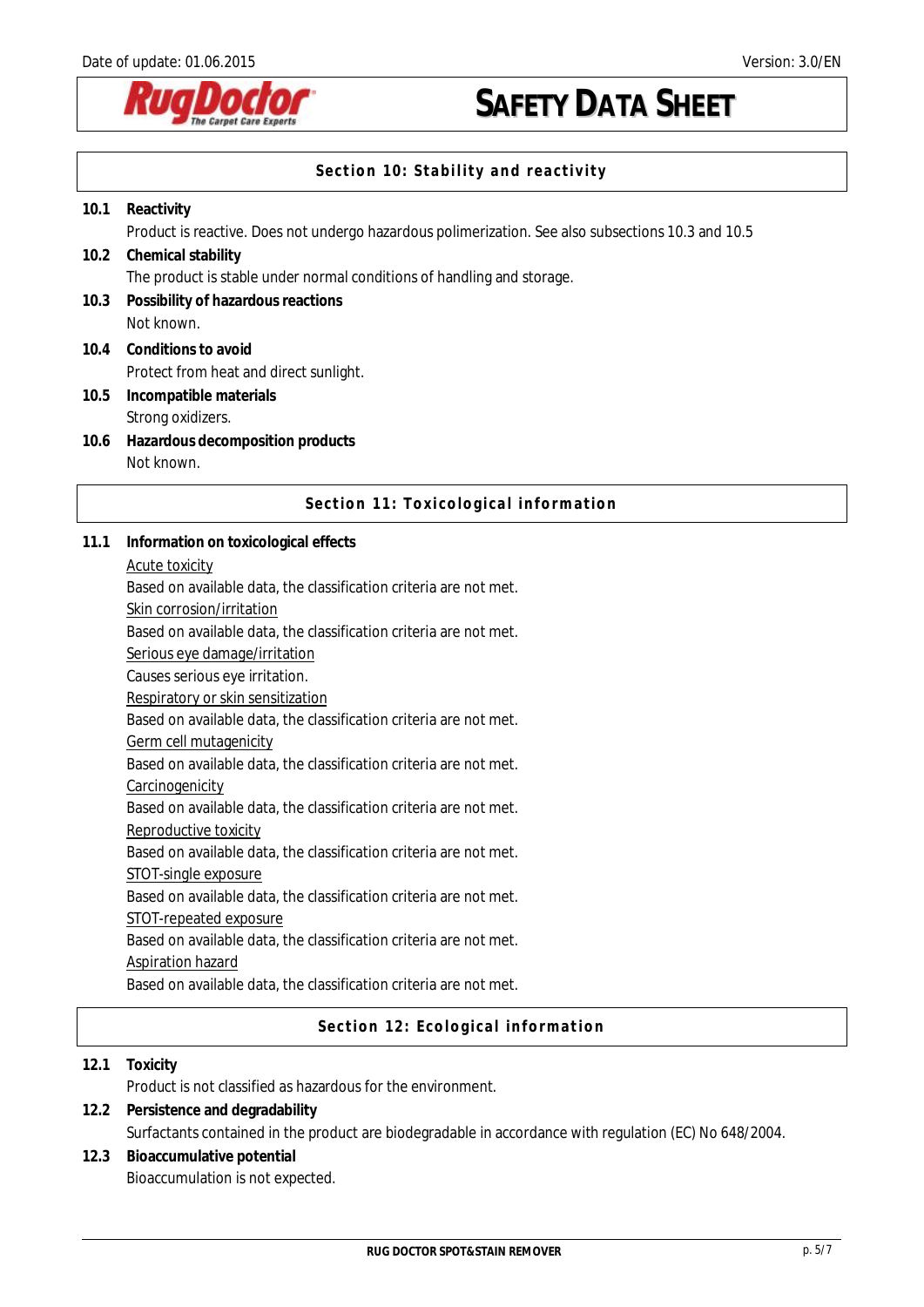

**12.4 Mobility in soil** 

Product mobile in water and soil. Mobility of components of the mixture depends on the hydrophilic and hydrophobic properties and biotic and abiotic conditions of soil, including its structure, climatic conditions, seasons and soil organisms.

**12.5 Results of PBT and vPvB assessment**  Not applicable.

**12.6 Other adverse effects** 

Product is not classified as hazardous to the ozone layer. Consider other harmful effects of individual components of the mixture on the environment (eg, endocrine disrupting potential, global warming potential).

**Section 13: Disposal considerations** 

**13.1 Waste treatment methods** 

Disposal methods for the mixture: do not deposit with household waste. Disposal in accordance with the local legislation. Waste code should be assigned in place of formation.

Disposal methods for used packing: reuse/recycling/liquidation of empty containers dispose in accordance with the local legislation. Containers contaminated with product residues should be treated in the same way as the product. Only containers completely emptied can be reused.

Legal basis: Directive 2008/98/EC, 94/62/EC.

**Section 14: Transport information** 

**14.1 UN Number**

Not applicable. The product is not dangerous in transport.

- **14.2 UN proper shipping name**  Not applicable.
- **14.3 Transport hazard class(es)**  Not applicable.
- **14.4 Packing group**  Not applicable.
- **14.5 Environmental hazards**

Not applicable.

- **14.6 Special precautions for user**  Not applicable.
- **14.7 Transport in bulk according to Annex II of MARPOL 73/78 and the IBC Code**  Not applicable.

**Section 15: Regulatory information** 

**15.1 Safety, health and environmental regulations/legislation specific for the substance or mixture Regulation (EC) No 1907/2006** of the European Parliament and of the Council of 18 December 2006 concerning the Registration, Evaluation, Authorization and Restriction of Chemicals (REACH), establishing a European Chemicals Agency, amending Directive 1999/45/EC and repealing Council Regulation (EEC) No 793/93 and Commission Regulation (EC) No 1488/94 as well as Council Directive 76/769/EEC and Commission Directives 91/155/EEC, 93/67/EEC, 93/105/EC and 2000/21/EC as amended.